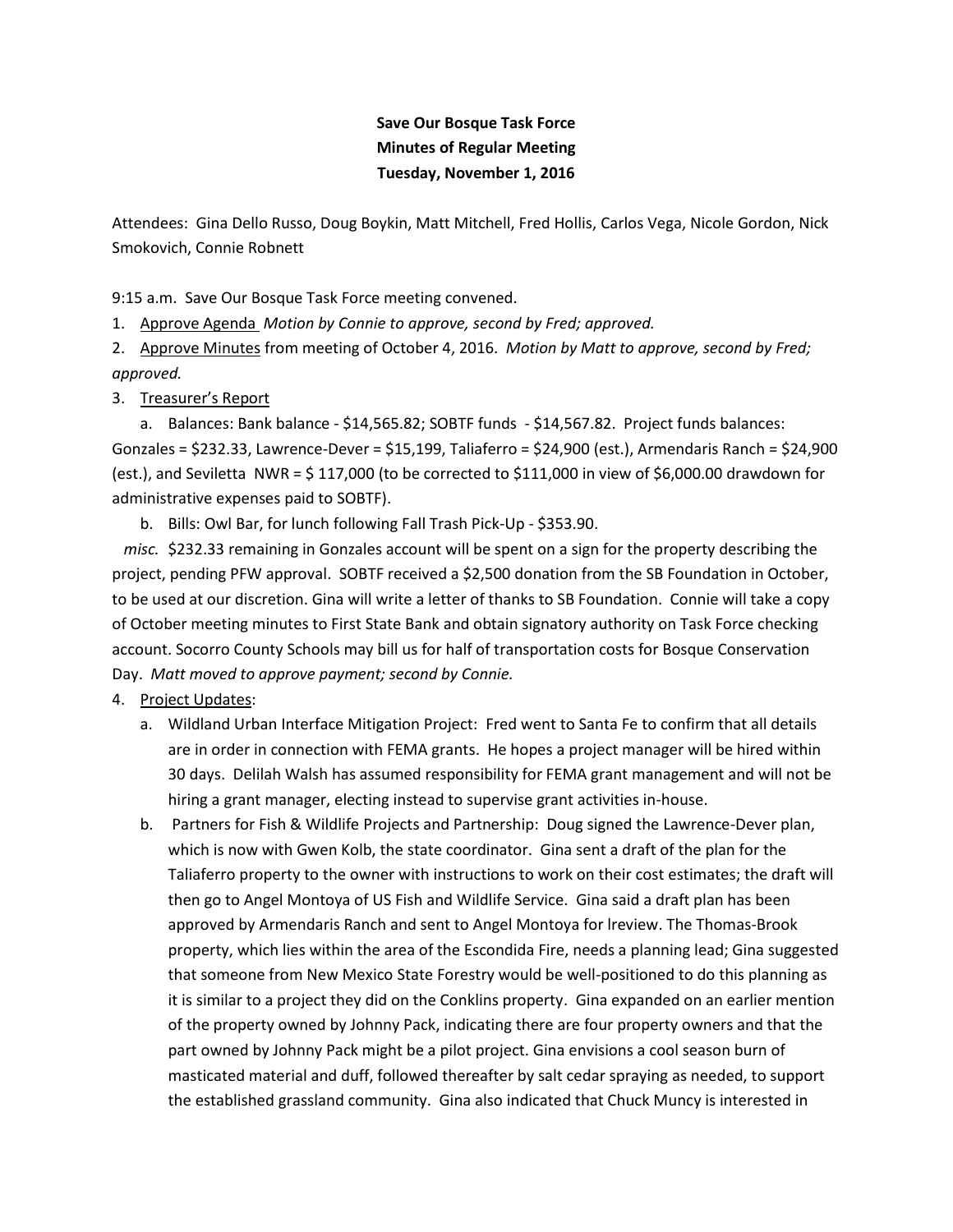clearing some cottonwood and salt cedar to create open gallery forest, and added that this may be a part of the FEMA-funded project.

- c. Riverine Parks/SNA: Nick reported that the Corral and Beaver parks are not being used and are overgrown, and that some fuel reduction work should be done. It may be that severance funds could be used for activities here. Doug reported that he emailed the Army Corps regarding creation of a ramp near Bosquecito Crossing park; Gina proposed a ramp site further south in her email to the Task Force on October 4, together with her notes from the Task Force tour of the levee site. *Copies are attached*, to be added to agenda for discussion at December SOBTF meeting.
- d. Rio Grande Trail, Socorro Valley Trail efforts: Nothing to report; tabled for the future.
- e. Sevilleta NWR projects: Jon reported that he met in October with ISC and BOR on Unit A'. He said that flood events have caused changes on the unit. Test plantings on the unit were less successful than they had hoped and they will be testing to try to determine whether the cause was prolonged inundation or increased salinity. On Unit B, a great deal of earth, averaging 2  $\frac{1}{2}$ feet, will need to be moved to fit the design for the coming gate. Gina said she would like to schedule a trip with interested parties to Caballo to see where the Goodding's willow for the planned planting will be harvested. She would like to plan the trip for early December, before December 15.
- 5. Restore our Rivers Initiative: Gina attended another in the ROR series of fundraiser training webinars. The McCune Foundation will announce in March 2017 whether funds will be granted to us. Gina expressed the view that the Task Force should engage fully in other fundraising as well since word of McCune funds are at the same time as the 2017 commitment by the Task Force for ROR is due. From the training, she got some good advice on local fundraising. She would like to set a lunch with community business owners to advertise our work and to lay the groundwork for approaching businesses with concrete funding requests and commitment to regular support. Support for Bosque Conservation Day might be a good first project to present for regular support. Business owners mentioned include First State Bank, Holiday Inn Express and Best Western Hotel, Brownbilt, Don Tripp, Owl Bar, the Hilton Foundation, and New Mexico Tech. The Task Force should tailor its appeals to business owners by sending individuals best-positioned to make the appeals. Gina shared a draft that she prepared of the ROR partnership opportunity, including anticipated uses of the discretionary funding that the partnership will garner.
- 6. Fall events: Review of Bosque Conservation Day. BLM expressed to Nicole their interest in helping out more financially with Bosque Conservation Day in future. There was some frustration expressed about flow of students during this year's event. The consensus is that a different scheduling scheme will work better for future Days, possibly to include extending to a daylong event, with lunch in the middle, to allow for longer projects at the stations (planting, games). Nicole suggested that state funds may be available for Conservation Day items such as the bus scholarship. Planting at Perry property will be November 22 or November 29, depending on Will 's availability. Tech clubs and San Antonio Elementary School students are slated as volunteers for the planting. Trash pickup in advance of the Festival of the Cranes will be November 12. SOBTF will buy lunch afterward.